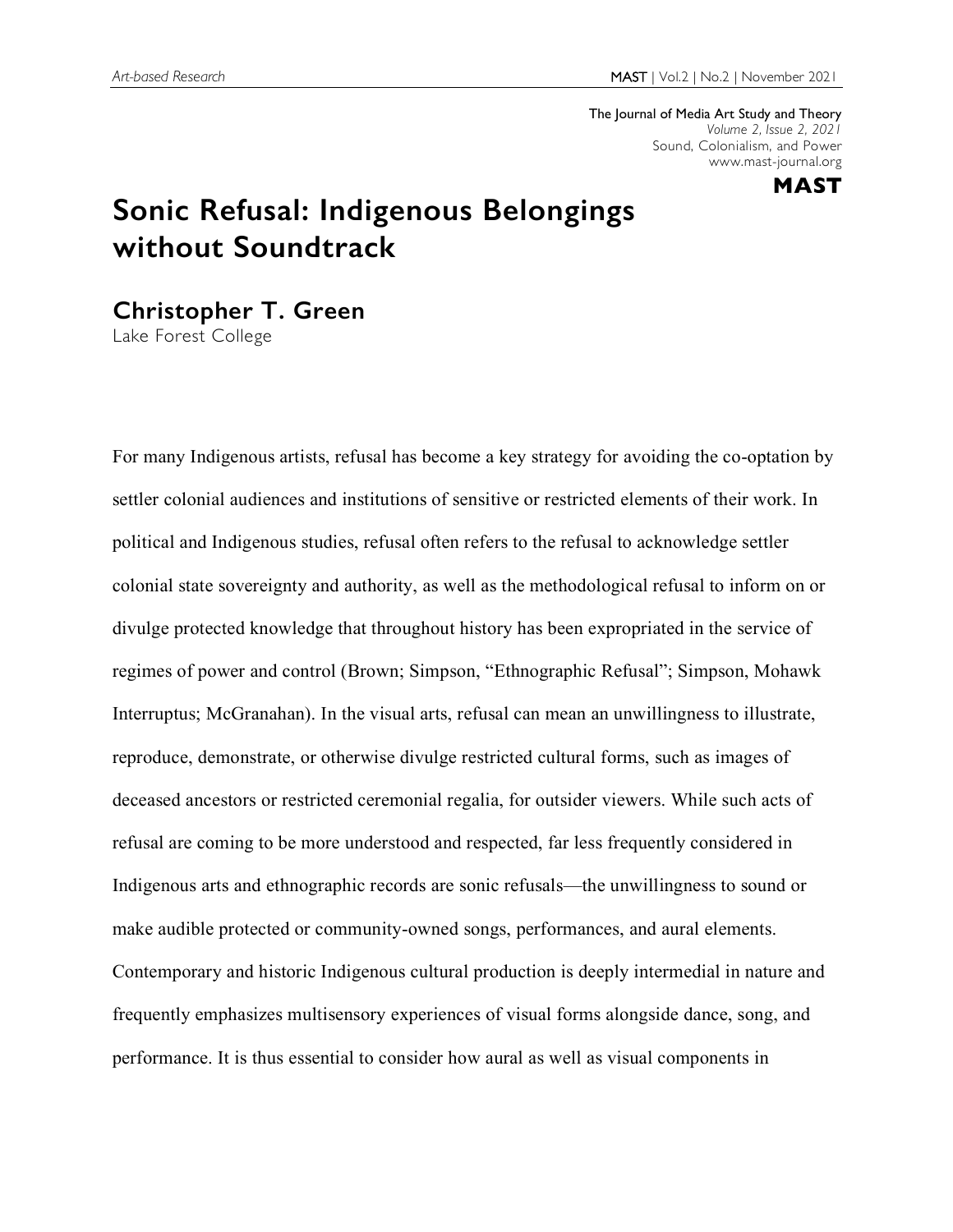**.** 

intermedia practices are being withheld by Indigenous artists from consumption by outsider audiences.

Many significant Indigenous sound artists, musicians, and composers have come to wider attention in recent years, among them Raven Chacon, Laura Ortman, Tanya Tagaq, and Elisa Harkins. The photo-audio installation Fair Warning: A Sacred Place (2019) by Tlingit/Unangax̂ artist Nicholas Galanin offers a case study for intermedia Indigenous practices as a work which visualizes absence while refusing access to Alaska Native cultural soundscapes despite a continuously issuing audio component. The installation consists of a series of photographs that depict empty display cases from the dimly lit Northwest Coast Hall at the American Museum of Natural History (AMNH) in New York. Galanin took the photographs while the museum was in preparations for the ongoing and long overdue renovation of the hall, first opened in 1899 and organized by the anthropologist Franz Boas into alcoves dedicated to individual cultures and their context rather than universal object types or forms, as was more common museological practice in the late-nineteenth century. This central organizing principle and its emphasis on the uniqueness of cultures has organized the hall since then, with some aesthetic and structural additions in the intervening decades, such as added totem poles and commissioned murals that replaced the windows of the darkened hall.<sup>1</sup> As a result of Galanin's timing, the illuminated display cases are shown emptied of their exhibits: faint discolored silhouettes and mounts are all that remain of the Northwest Coast Native masks, rattles, baskets, and other regalia and belongings that previously filled the gallery. Each photograph is subtitled after the display case it depicts, each of which retains its

<sup>&</sup>lt;sup>1</sup> The renovations on the Northwest Coast Hall were begun in 2017 with the consultation of two dozen Native and non-Native experts, including Nuu-chah-nulth co-curator Haa'yuups (Ron Hamilton); the anticipated reopening of the hall is currently scheduled for spring 2022.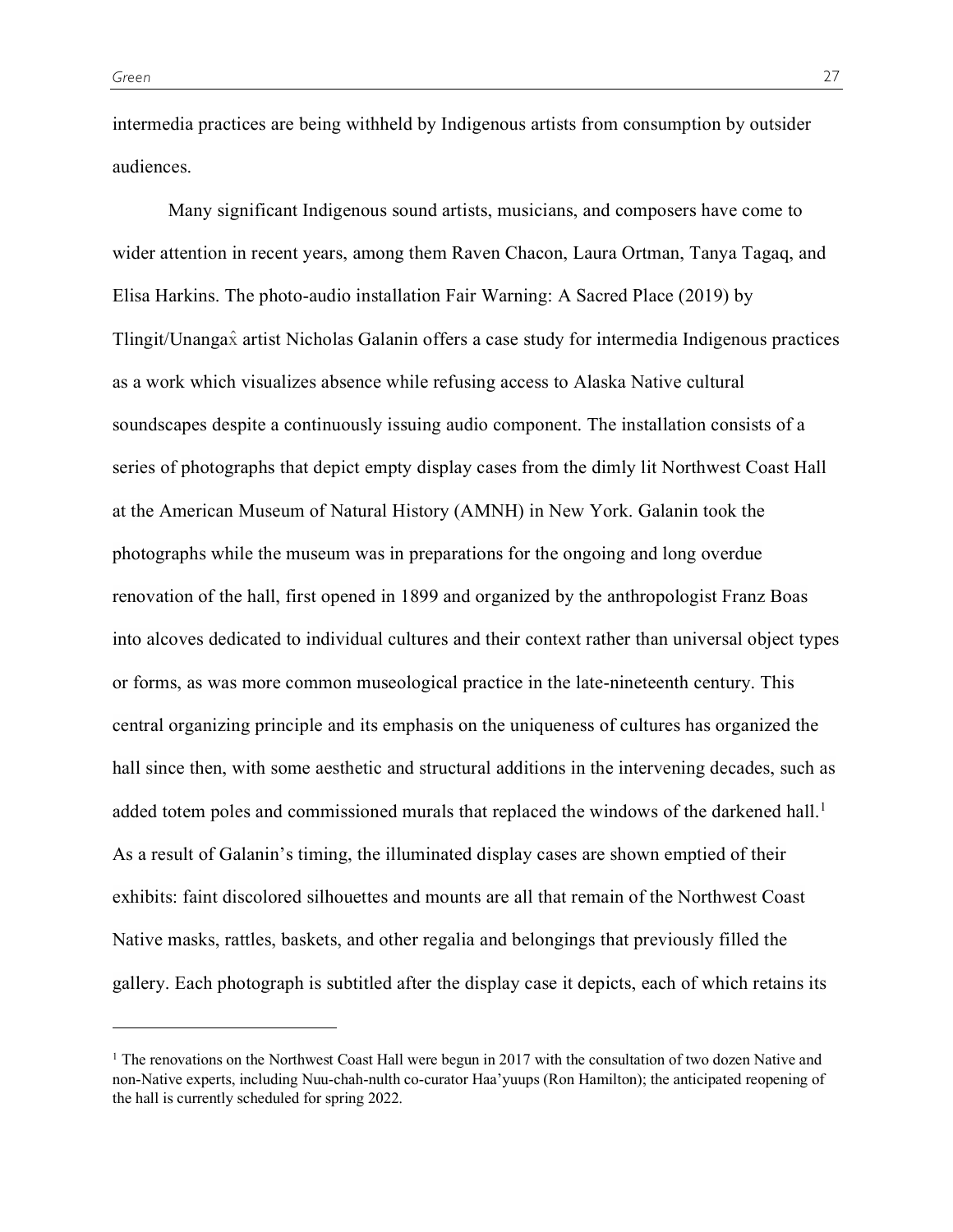gallery label: Warfare, Basketry, Supernatural Spirits and Animals, and Prestige and Wealth. The absence of Indigenous material culture leaves only the artifice of museum categorization to focus on, and all its technologies of display.

An audio component accompanies the photographs, sourced from a June 2019 "Native American Art" sale at Bonhams auction house. Over the course of the approximately two-hour fifteen-minute recording, consisting of only a portion of the total auction proceedings, the isolated feed of the auctioneers is heard as they collect bids on a procession of Indigenous art, material culture, and sacred belongings. After announcing the lot numbers and titles, the auctioneers rapidly run through ever-increasing dollar amounts and issue a "fair warning" before dropping the gavel to close the sale with a sharp crack and the seemingly terminal proclamation of "sold." When installed for the exhibition "Speculations on the Infrared" at the Elizabeth Foundation for the Arts in New York in 2021, four of the photographs surrounded an audio cone positioned above a bench, inviting the viewer to sit and listen to the auction recording while enveloped by the empty display cases (see fig.  $1$ ).<sup>2</sup> The pairing of the Northwest Coast Hall's hollow displays and the audible auction transactions within the installation speaks to the theft of ancestral belongings from Indigenous communities by cultural institutions and private collectors alike. In the late nineteenth century, wrongly fearing the disappearance of Indigenous peoples, many institutions engaged in what has been termed "salvage anthropology": widespread efforts to collect and document cultural artifacts for preservation in museums. Such collecting frequently resulted in cultural artifacts being taken

<u>.</u>

<sup>&</sup>lt;sup>2</sup> *Fair Warning* has been exhibited twice in person, at the Harbourfront Center, Toronto, September 21 – January 5, 2020 and in "Speculations on the Infrared," curated by the author at the EFA Project Space, New York, January 30 – March 6, 2021. It appears in the Anchorage Museum's ongoing virtual exhibition "Created to Hold Power (Intellectual Property)," where the photo series can be scrolled through while the audio component plays over the visitor's browser: anchoragemuseum.org/created-to-hold-power.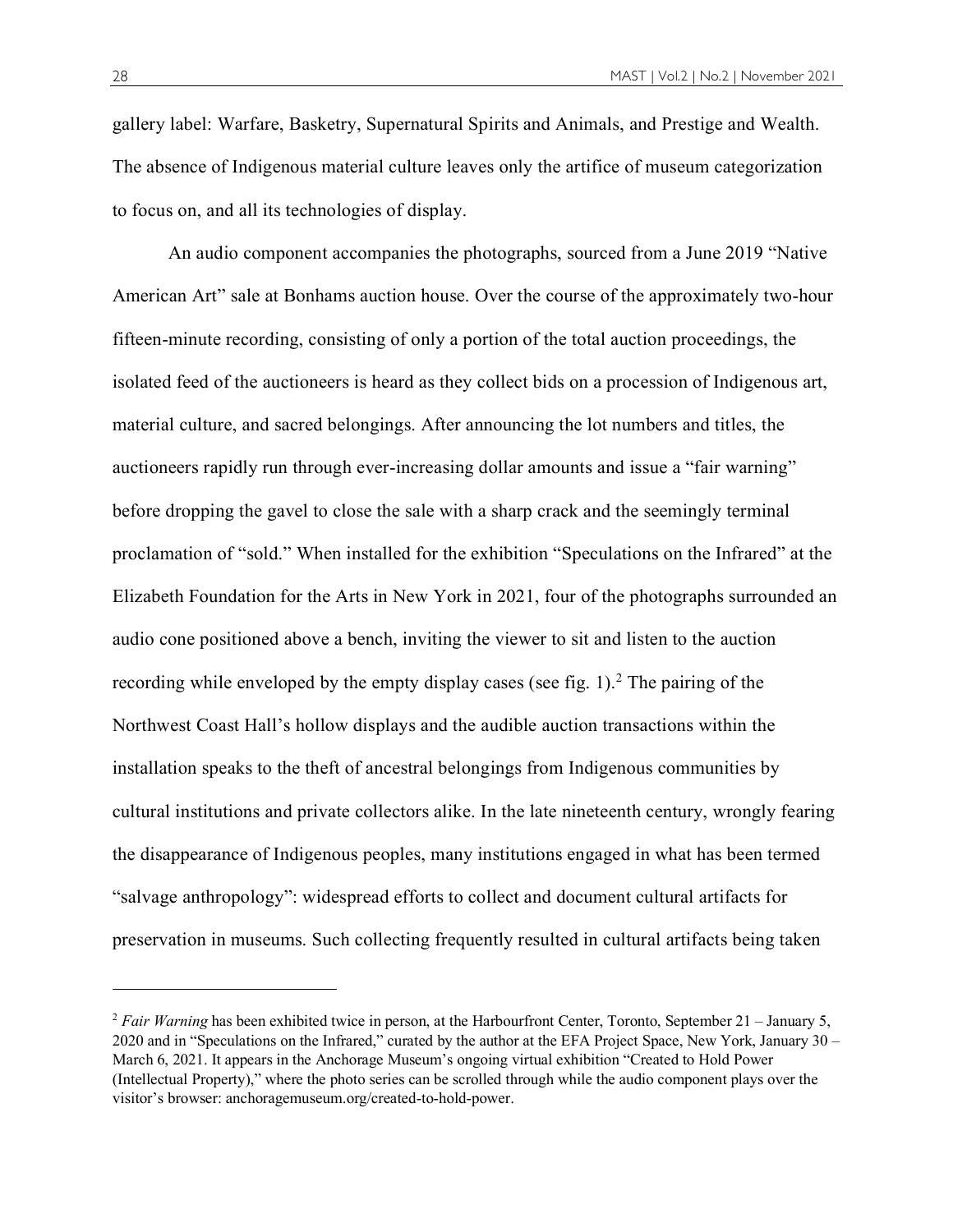from source communities without clan or tribal permission and the removal of sacred and culturally significant belongings from active use, whether through the looting of graves and seemingly "abandoned" (though in fact seasonal) village sites, or through acquisitions made by private individuals through coerced trade during this period of colonial hardship. Galanin implicates museums and commercial ventures alike in the continued cycle of cultural consumption, particularly as it relates to his own community. Included in the Bonhams sale, for example, was Lot 68, "An Early and Exceptional Tlingit Rattle" in the form of an oystercatcher, formerly from the Harvard Peabody Museum collection and collected from



Fig. 1. Nicholas Galanin, *Fair Warning: A Sacred Place*, 2019, photographic prints and audio, 44 x 64 in. each. Installation view of "Speculations on the Infrared," EFA Project Space, New York, 2021. Photograph courtesy of the artist and Peter Blum Gallery, New York. Exhibition Photography © EFA Project Space/Yann Chashanovski.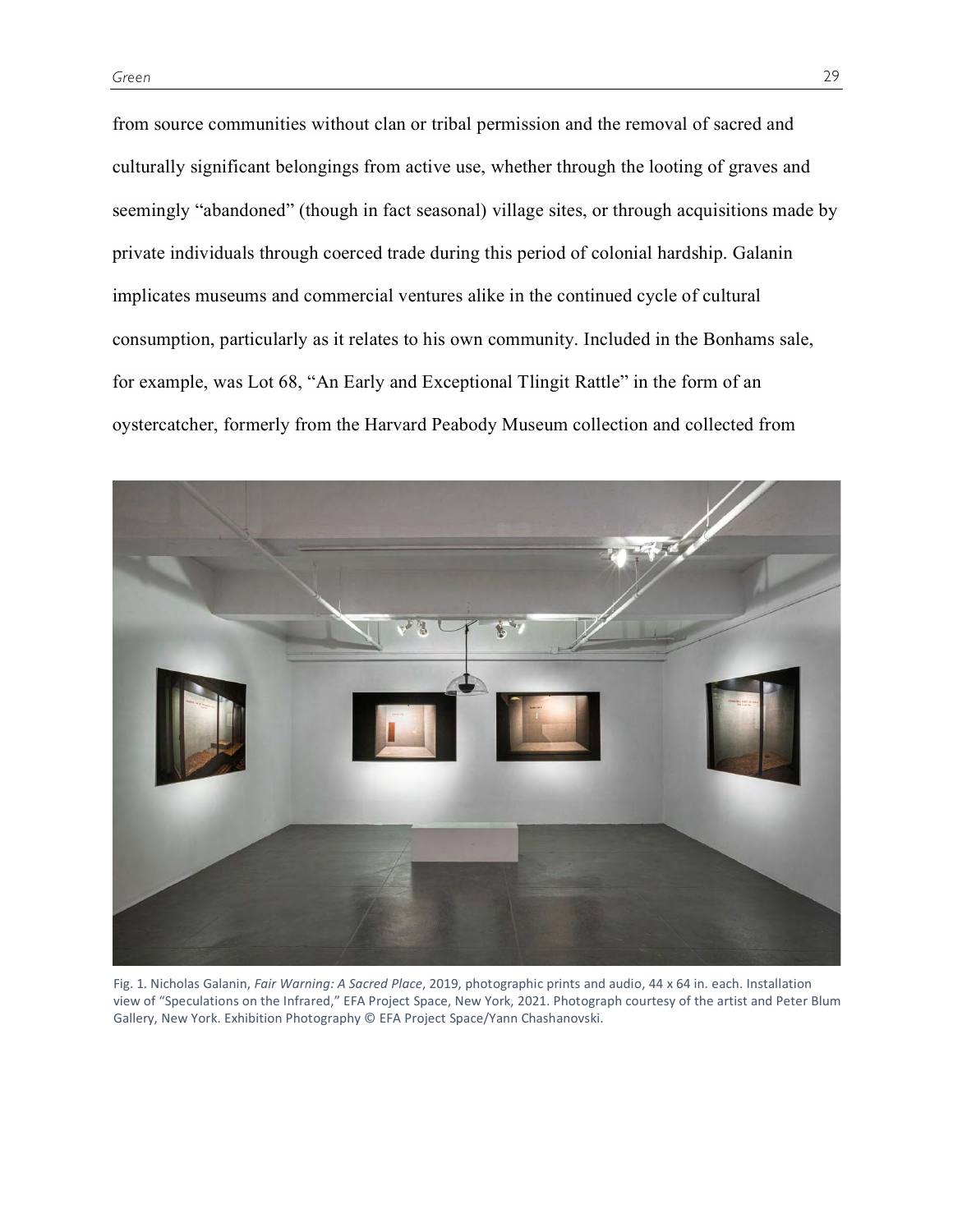Sheet'ká Kwáan (Sitka, Alaska), home to Galanin and his clan, the L'uknax.ádi (Raven/Coho Salmon Clan). The audio and visual components mix public and private systems of cultural display (museum) and transaction (auction house) in a seeming dialectic between public and private ownership. Yet, as the mixing suggests, for Galanin's community and Indigenous peoples more broadly those systems represent present-day instantiations of the same history of salvage and removal.

"Galanin's installation," art historian Ian Bourland recently wrote of the work, is "immediately unsettling in its presentation of absence: 'artifacts' taken from their source communities and freely available for scrutiny in a state museum replaced by inert voids." Galanin takes advantage of the silence implied by the voids of the empty glass cases to heighten this disquieting effect: rather than allowing the viewer to contemplate the absence in silence, Fair Warning's audio imposes the non-diegetic forward march of the auction bids, sharply punctuated by the auction gavel. Yet, despite this manipulation of implied silence, the sonic context of the photographs is in reality quite different. The Northwest Coast Hall remained opened to the public for many months after the majority of the collections were removed, serving as a thoroughfare for visitors noisily passing through to other parts of the museum.

In addition to the bustle of visitors, most impactful for the hall's soundscape was, still at its center, the Digital Totem, a vertical interactive digital interface. Installed in 2016, the Digital Totem is a multimedia installation with two touch-screens from which visitors can navigate close-up views and details of thirty-five objects in the collection, zoom in on regions and landscapes of the Northwest Coast, read interviews with Indigenous collaborators including Tlingit ones, listen to local languages, and, per the museum, "create their own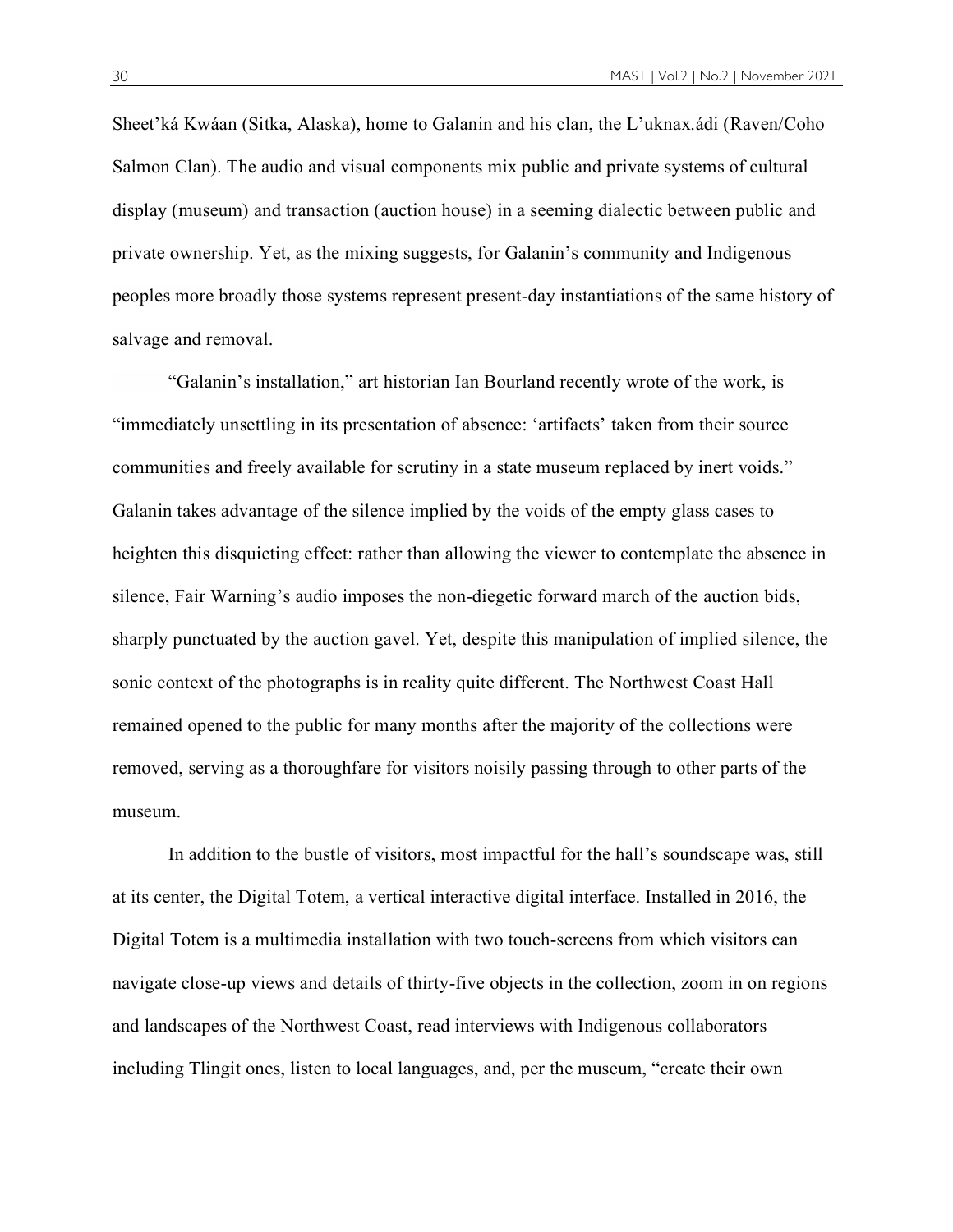

Fig. 2. Nicholas Galanin, *Fair Warning: A Sacred Place - Basketry*, 2019, photographic print, 44 x 64 in. Photograph courtesy of the artist and Peter Blum Gallery, New York.

Northwest Coast soundscapes with recordings of natural features, animals, and local instruments." These latter recordings included raven cries, orca calls, waves crashing, and drums beating, among other environmental sounds intended to give context to the material culture and Indigenous lifeways of the Pacific Northwest. The effect while installed was to, through audience interaction, bring a vibrant soundscape into the gallery that had otherwise for over a century been a space of quiet reverence, mysterious and "magical" for many visitors (Jacknis). But rather than reflecting a facsimile soundscape of the Pacific Northwest, as a field recording might, the Digital Totem invited the public to construct an artificial, even fantastical, soundtrack to their experience. Indeed, even after the display cases in the hall were emptied for the renovation, the Digital Totem continued to project sounds and living Indigenous voices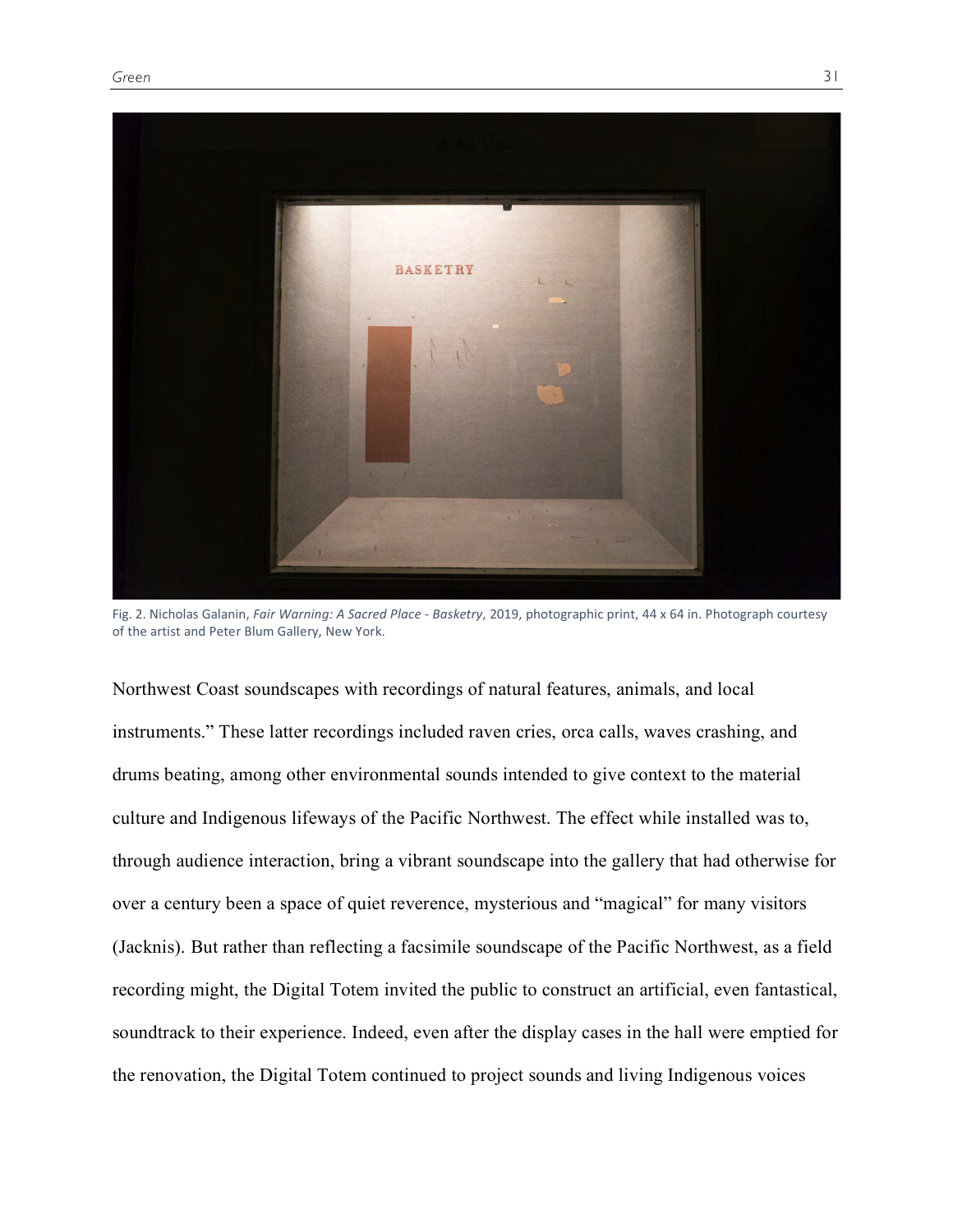detached from the belongings in the collection. The gallery was thus neither silent nor unoccupied, despite what Galanin's images imply and what some critics have interpreted them to suggest.



Fig. 3. Northwest Coast Hall with Digital Totem, American Museum of Natural History, New York, 20 Jun. 2017.

With its inclusion of community collaboration and Indigenous voices and testimony, the Digital Totem appears to hold something in common with recent digital repatriation efforts, that is, the return, through digital replication and transmission, of Indigenous knowledge, techniques, and belongings (Hollinger; Isaac). At its best, the Digital Totem is an effort to return some context and Indigenous perspectives to the reception and appreciation of the Northwest Coast Hall collections. But, as the scholars Emily Martin and Susan Harding have appraised, this effort is more of a simulation than a concrete return: "it seems a gesture more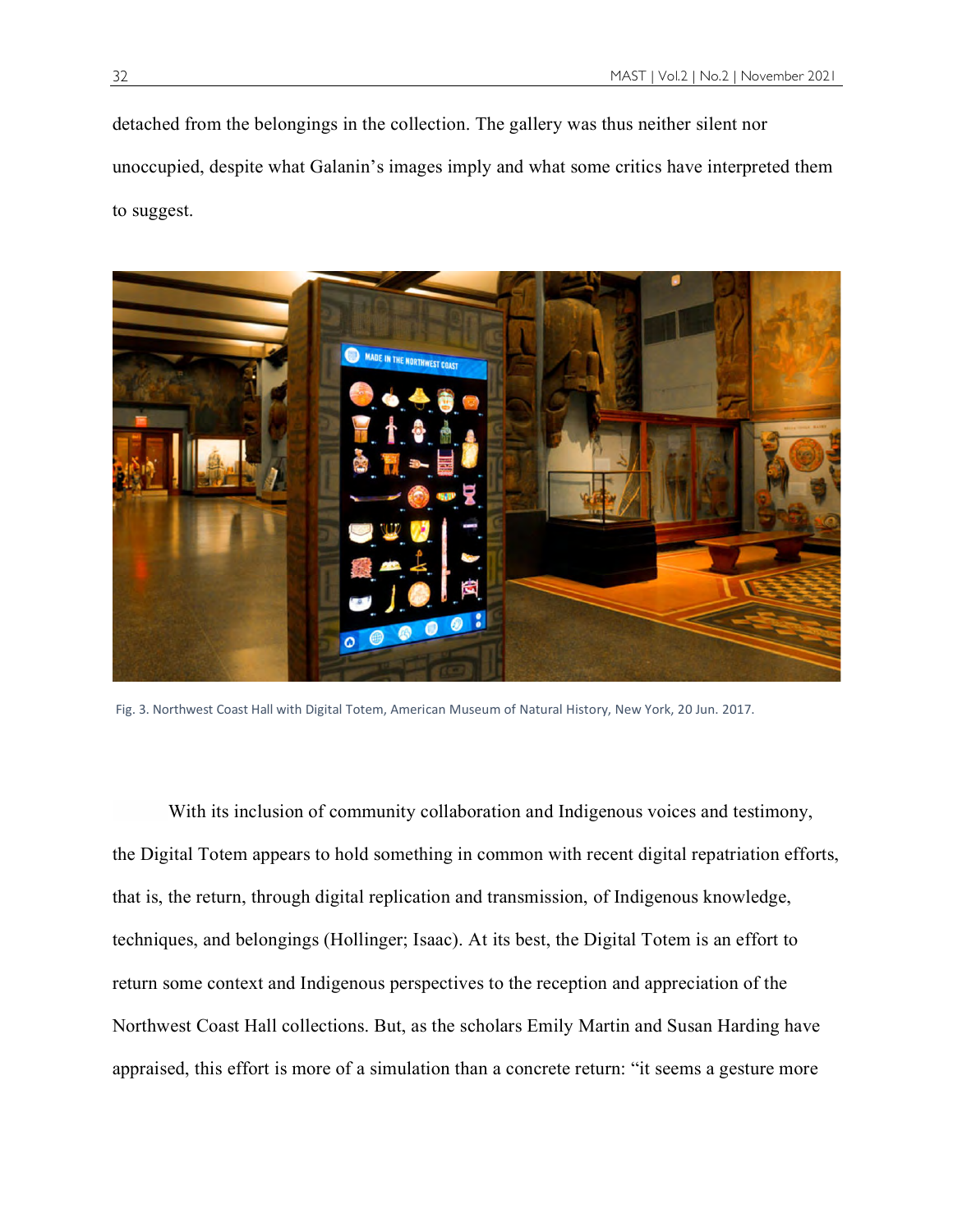virtual—literally and figuratively—than real" that "makes no gesture at all toward the sense of reparations called for by NAGPRA [Native American Graves Protection and Repatriation Act] and the new kinds of museum-community relations emerging elsewhere" (Martin and Harding 9). Indeed, while the Digital Totem provided context and enlivened the sensorial experience of the Northwest Coast Hall, particularly aurally, the inclusion of Northwest Coast voices and sounds did not attempt to reciprocate in any way back to Indigenous communities as digital repatriations purport to do. Thus, despite their apparent similarities, the Digital Totem is not an example of digital repatriation so much as a digital addendum to the museum and its accompanying technologies of display. Indeed, as anthropologist Heidi Geismar argues, the digital display is not "a simple form of remediation and translation" of Indigenous values to a New York public but rather emblematic of a complex process of "indexicality, mimesis and materiality" that underscores how museum practices, processes, and cultural forms emerge from a social web that exists between communities of origin, physical collections of material belongings, and digital repositories of information (Geismar 20-2). The sounds and media elements of the Digital Totem provided a soundtrack to the Northwest Coast Hall, one produced through community collaboration, but it gave nothing in return to the source communities. Further, when the hall was emptied of its collections, these simulated sounds became an artificial context without even the objects or originals to purportedly contextualize.

The Tlingit scholar, poet, and orator Nora Marks Dauenhauer has described how visually-oriented Western museum display strategies are inappropriate for experiencing Indigenous belongings, many of which must be activated by song and dance. For the Tlingit, "History (the stories of covenants among people, animals, spirits, and the land), song and dance, visual art, and the ritual use of an art object are inseparable" (Dauenhauer, "Tlingit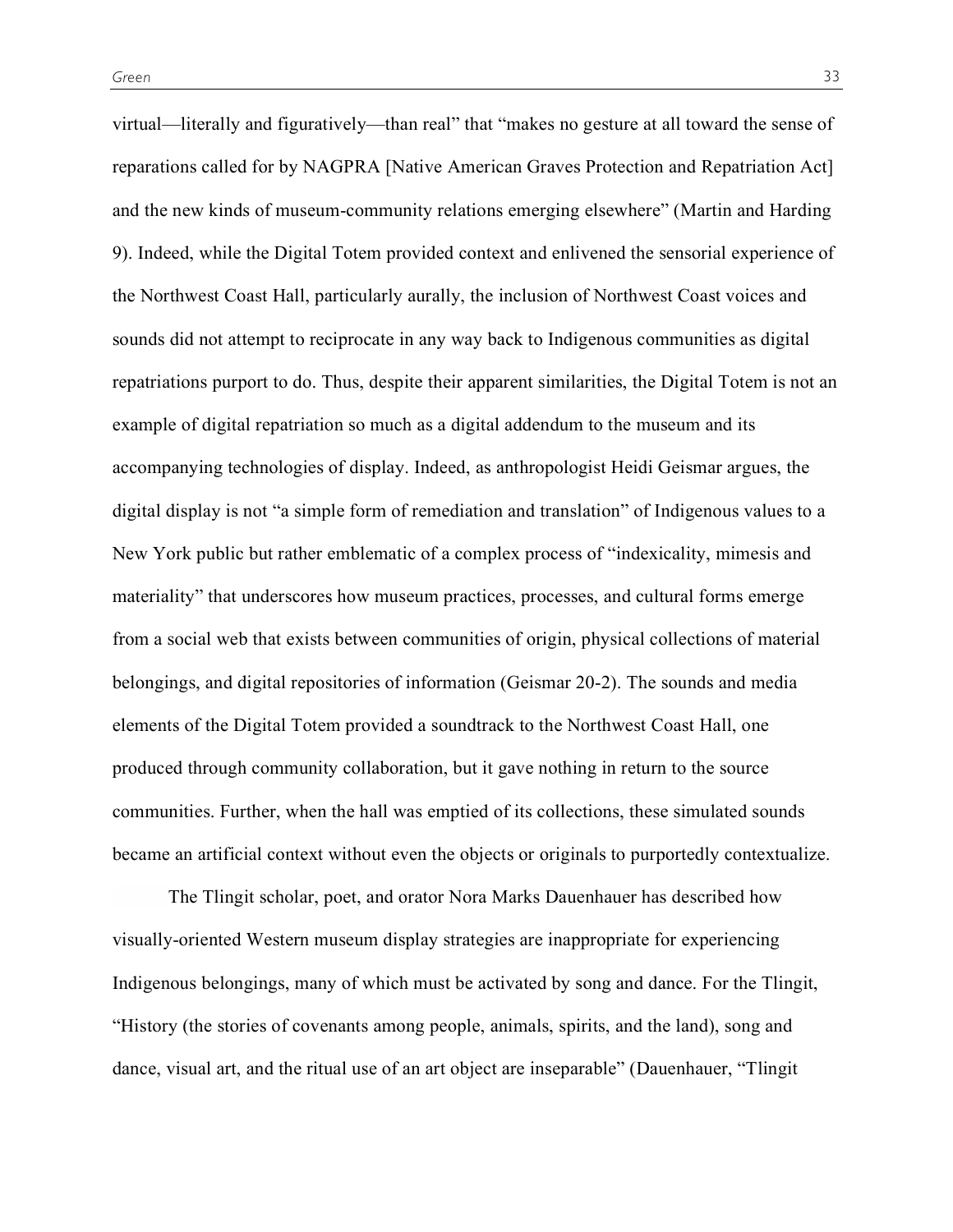At.óow" 101). She describes the display of Tlingit visual art without the songs and "ritual process that confirms and reconfirms its mythic and spiritual context" in sonic terms: "Museum displays and books often do injustice to this traditional sense of totality and, therefore, can be disconcerting to Native people. […] Museum display and the description of objects in Western tradition is by nature more static and de-contextualized, at best, like a movie without a soundtrack" (Dauenhauer, "Tlingit At.óow" 101). The Digital Totem overlaid a soundscape in the Northwest Coast Hall that was in practice decontextualizing: the wrong songs, sounds, and voices accompany the belongings.

Many of the Tlingit belongings in the Northwest Coast collection have the status of at.óow: important emblems representing lineage, heritage, and the associated rights of Tlingit clans. The word at.óow means "our belongings" or "something that you own," and Dauenhauer describes it as a "fundamental concept [that] underlies all dimensions of Tlingit social structure, oral literature, iconography, and ceremonial life" (Dauenhauer, "Traditions and Concepts" 29). At.óow can be physical belongings and art objects that represent clan crests in visual forms, such as hats, tunics, regalia, or clan houses, but also include songs, music, dances, stories, names, spirits, and designs. The ritual display of at.óow is accompanied by the performance of appropriate songs and customary rhythmic oratory that acknowledges and welcomes the crests. Songs can themselves be considered at.óow and are strictly owned by clans or hiit (house groups). As an important means for communicating relationships between people, other-than-human beings, and ancestral lands, songs not only provide the "soundtrack" to Tlingit art but also play essential spiritual roles in effecting transitions in ancestral or communal context, such as the ku.éex', or potlatch, when mourning a death or celebrating a (re)birth (Thornton et al.). Song, dance, and material culture interact and form a relational set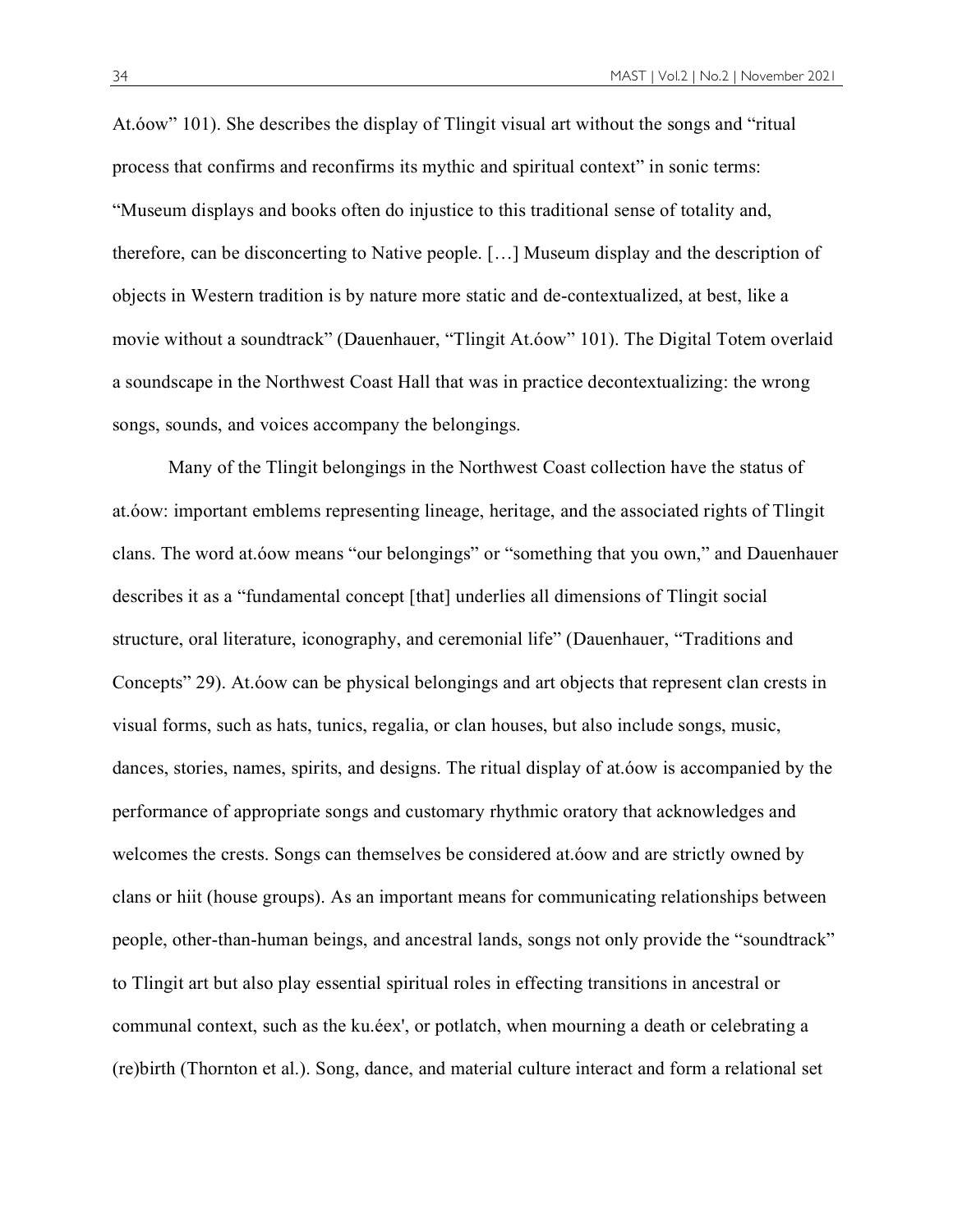of practices that feed and nourish ancestors during ku.éex' and ceremonial feasting, including the gankas'íx'I or "fire dish" ritual and horn spoons intricately carved with clan stories and crest figures (Dauenhauer and Dauenhauer 53; Victor-Howe). For the Tlingit, then, the Northwest Coast Hall display decontextualizes the interconnection of all aspects of Tlingit life—visual art, song, dance, kinship, material culture, and spirituality—including a sonic rupture of Tlingit laws, ancestral relations, and world views.



Fig. 4. Sealaska Heritage Institute. "Tlingit Sheet'k'a Ḵwáan Dancers (People of Sitka), Celebration 2018 | Sealaska Heritage." YouTube, 16 Jul. 2018, youtube.com/watch?v= cVkyPguWJc. Accessed 11 Oct. 2021.

Galanin is a keen sound artist and turns the absence of the Tlingit cultural soundtrack into the juxtaposition that is at the heart of Fair Warning. When composing his photos for the installation, he experienced the Northwest Coast Hall emptied of Indigenous belongings yet still full of the sounds of museum visitors and the Digital Totem. As exhibited thus far in public contemporary art settings distant from Lingít Aaní (Tlingit Land), the emptiness of the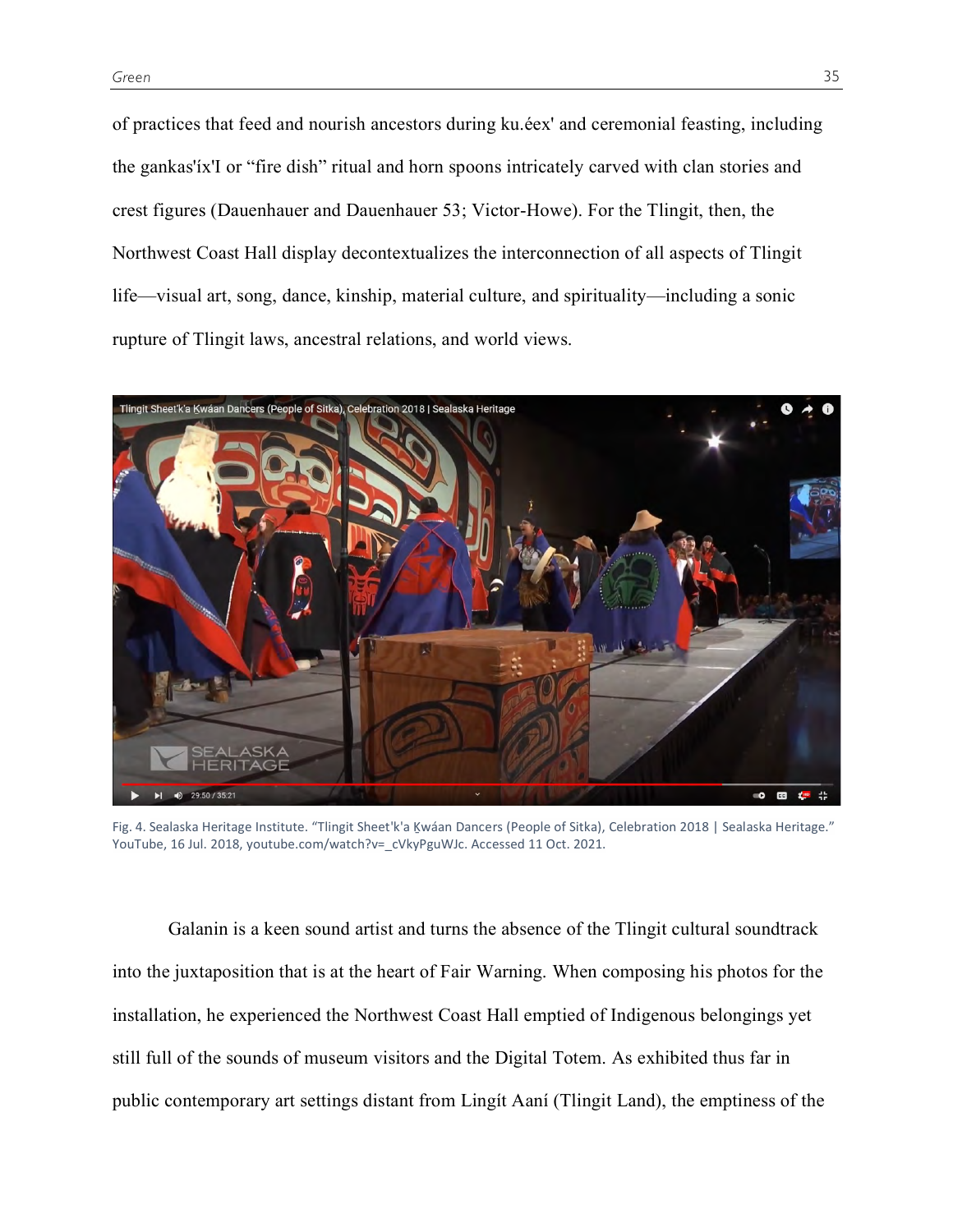photographed display cases is legible to an assumed non-Native art viewer as an absence. But Galanin's audio component critically replaces the ambient Northwest Coast Hall soundscape that is itself absent of the proprietary songs and sounds with which the at.óow and belongings formerly in the cases should be accompanied and fed. Galanin's auction soundtrack is a dubbing, but two steps removed from the Tlingit soundtrack. He excises the simulated sounds of the Digital Totem and acoustically encodes Fair Warning with the language and rhythm of colonial commodification. Rather than the cadence and drumbeat of Tlingit song and oratory, he inserts the measured drone of the auction house and the beat of its gavel.



Fig. 5. Nicholas Galanin, *Fair Warning: A Sacred Place – Prestige and Wealth*, 2019, photographic print, 44 x 64 in. Photograph courtesy of the artist and Peter Blum Gallery, New York.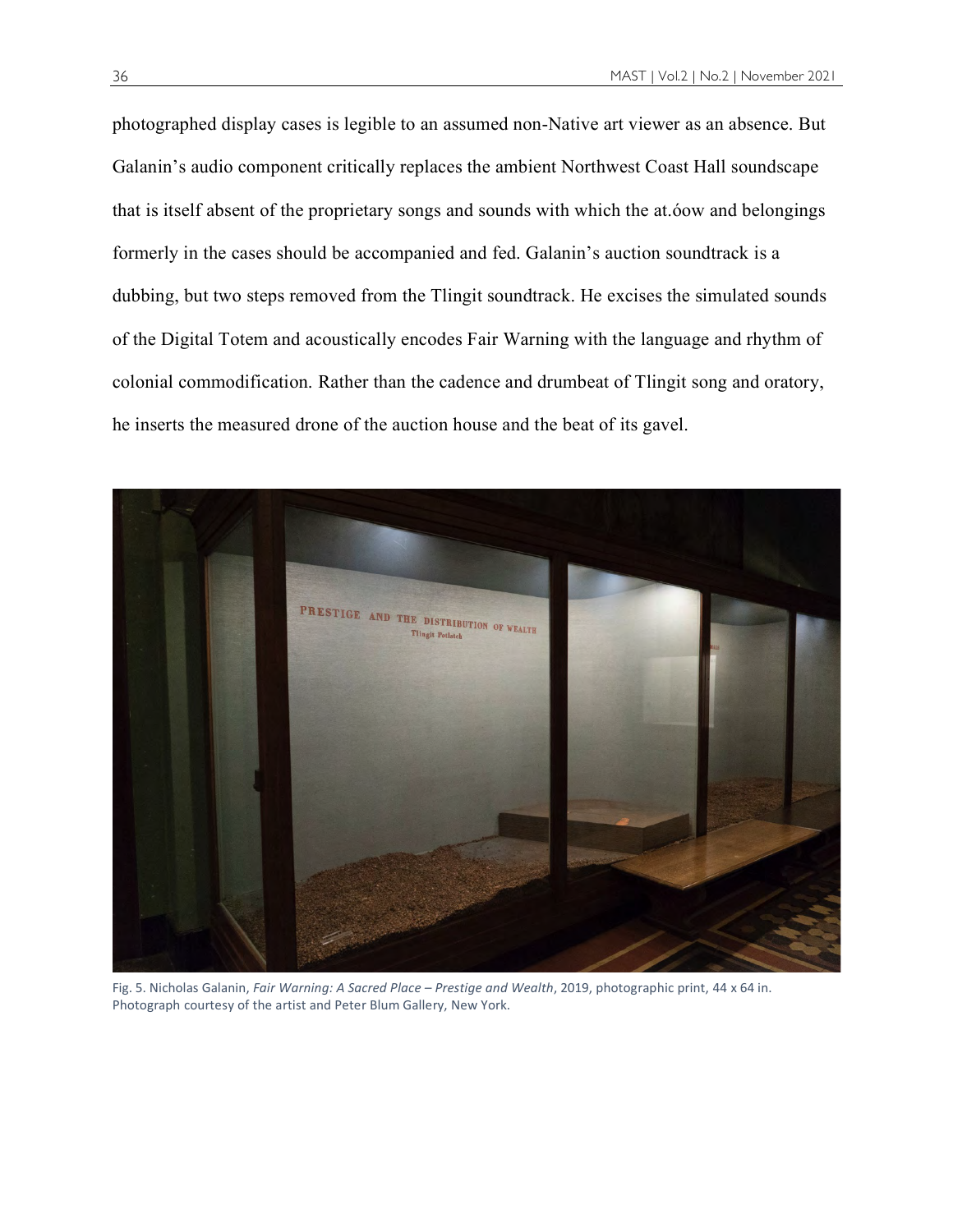Xwélméxw (Stó:lō) scholar Dylan Robinson's concept of "hungry listening" demonstrates how "settler colonial forms of perception" and "unmarked forms of listening" can hide epistemic and perceptual colonial violence from uncritically listening settlers (Robinson 2, 10). Fair Warning counters "hungry listening" by non-Tlingit audiences with a sonic refusal. Acknowledging the absence of a Tlingit soundtrack alongside the absence of the display cases, Galanin refuses to replace it with Tlingit song or simulated soundscapes and instead overwrites it with the capital hunger of the auctioneer. He thus refuses to feed the settler desire to hear an authentic Indigenous performance appropriate for the absent belongings, and simultaneously refutes the artificial soundtrack of the Digital Totem. Rather than feed the absent at.óow, ancestral relations in material form, with song and dance as Robinson notes of performances by some of his contemporaries, Galanin refuses to visualize those belongings and does not reveal any reciprocal act of sustenance for the audience (Robinson 92). The result, instead, is a feedback loop of consumption. Galanin feeds the sounds of consumption back to the hungry listener, forcing them to listen to colonial engorgement as a kind of consumption by proxy. And like a hungry person watching another eat, perhaps one becomes aware of one's own cravings and the hungry listening taking place. By activating the aural senses, Galanin puts the colonial collecting of Indigenous material belongings into conversation with sonic consumption, a relationship that has always existed, according to Robinson, certainly in the case of Tlingit ethnographers (Coray). Galanin replaces the cultural silence implied by the empty display cases with the sounds of capital consumption. But his refusal of hungry listening proposes different futurities for the ongoing lives of Indigenous belongings housed in museums, and the soundtracks that can and will feed them. The striking images of the empty museum hall suggest a potential future in which museum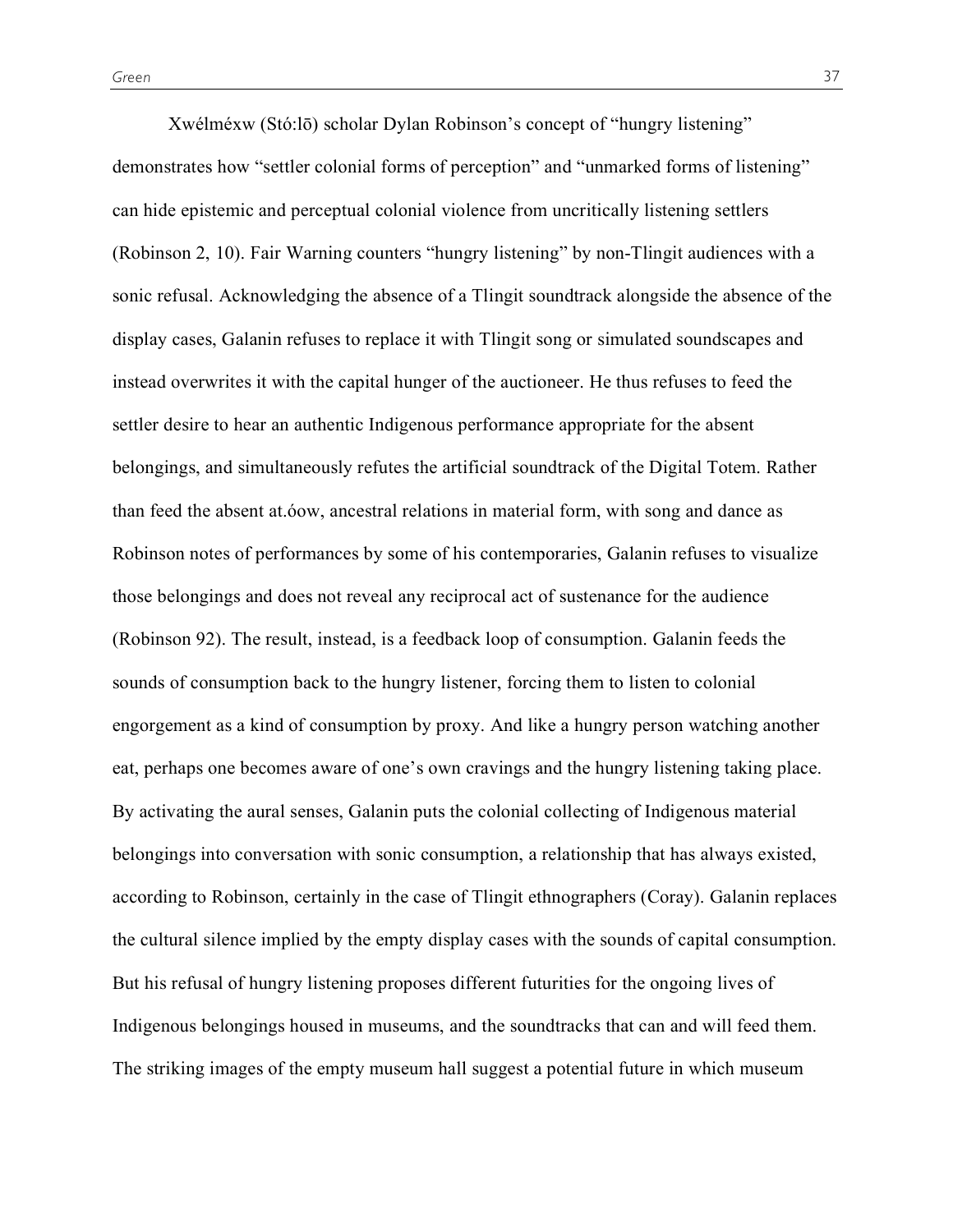storage rooms are emptied and the collections returned to Indigenous communities. There, Galanin proposes, the belongings will be sung to and fed anew, existing in communities with "the capacity to see without being seen, and the desire to exist without being fed upon."

## **Works Cited**

- American Museum of Natural History. *Digital Totem*. 2016. *American Museum of Natural History*, amnh.org/exhibitions/permanent/northwest-coast/digital-totem. Accessed 11 Oct. 2021.
- Bourland, Ian. "Countering the Fetishization of Indigenous Art." *Frieze*, 15 Mar. 2021, frieze.com/article/countering-festishization-indigenous-art. Accessed 11 Oct. 2021.

Brown, Michael F. *Who Owns Native Culture?* Harvard UP, 2003.

- Coray, Craig. "Artifacts in Sound: A Century of Field Recordings of Alaska Natives." *The Alaska Native Reader: History, Culture, Politics*, edited by Maria S. T. Williams, Duke UP, 2009, pp. 294–305.
- Dauenhauer, Nora Marks. "Tlingit At.óow Traditions and Concepts." *The Spirit Within: Northwest Coast Native Art from the John H. Hauberg Collection*. Seattle Art Museum, 1995.
- ---. "Tlingit *At.óow*." *Celebration 2000: Restoring Balance Through Culture*, edited by Susan W. Fair and Rosita Worl, Sealaska Heritage Foundation, 2000, pp. 101–6.
- Dauenhauer, Nora Marks, and Richard Dauenhauer, editors. *Haa Tuwunáagu Yís, for Healing Our Spirit: Tlingit Oratory*. U of Washington P, 1990.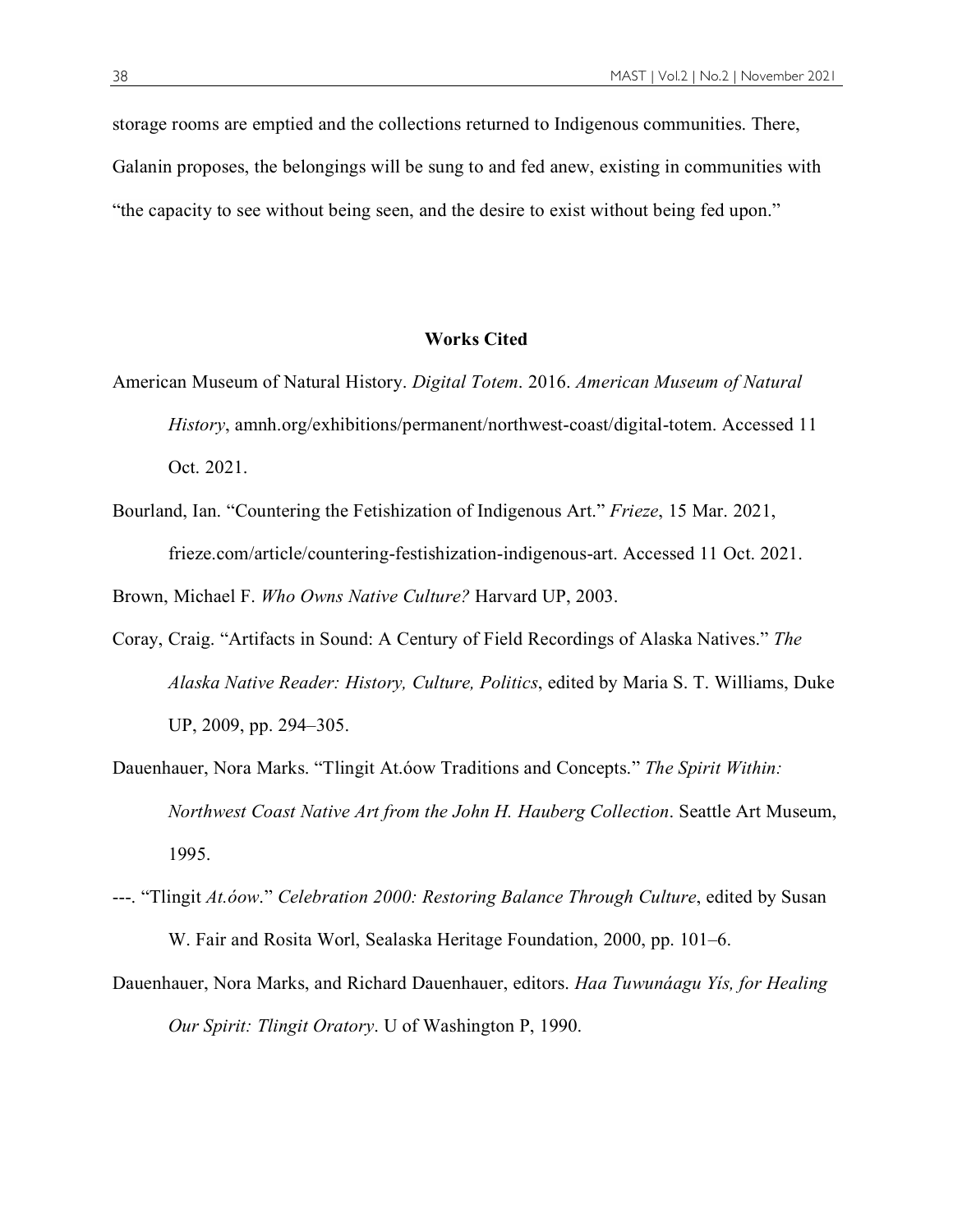Galanin, Nicholas. *Fair Warning: A Sacred Place*. 21 Sep. 2019–5 Jan. 2020, Harbourfront Centre, Toronto. *Harbourfont Centre*, harbourfrontcentre.com/visualarts/2019/fairwarning. Accessed 11 Oct. 2021.

Geismar, Heidi. *Museum Object Lessons for the Digital Age*. UCL Press, 2018.

- Hollinger, R. Eric, et al. "Tlingit-Smithsonian collaborations with 3D digitization of cultural objects." *Museum Anthropology Review*, vol. 7, no. 1–2, 2013, pp. 201.
- Isaac, Gwyneira. "Perclusive Alliances: Digital 3-D, Museums and Reconciling of Culturally Diverse Knowledges." *Current Anthropology*, vol. 56, 2015, pp. 286–96, doi:10.1086/683296. Accessed 11 Oct. 2021.
- Jacknis, Ira. "'A Magic Place': The Northwest Coast Indian All at the American Museum of Natural History." *Coming to Shore: Northwest Coast Ethnology, Traditions, and Visions*, edited by Marie Mauzé, Michael E. Harkin, and Sergei Kan, U of Nebraska P, 2004, pp. 221–50.
- Martin, Emily, and Susan Harding. "*Anthropology Now* and Then in the American Museum of Natural History: An Alternative Museum." Anthropology Now, vol. 9, no. 2, 2017, pp. 1–13.
- McGranahan, Carole. "Theorizing Refusal: An Introduction." *Cultural Anthropology*, vol. 31, no. 3, 2016, pp. 319–25, doi:10.14506/ca31.3.01. Accessed 11 Oct. 2021.
- Robinson, Dylan. *Hungry Listening: Resonant Theory for Indigenous Sound Studies*. U of Minnesota P, 2020.
- Simpson, Audra. "On Ethnographic Refusal: Indigeneity, 'Voice' and Colonial Citizenship." *Junctures: The Journal for Thematic Dialogue*, no. 9, 2007, pp. 67–80, junctures.org/index.php/junctures/article/view/66/60. Accessed 11 Oct. 2021.